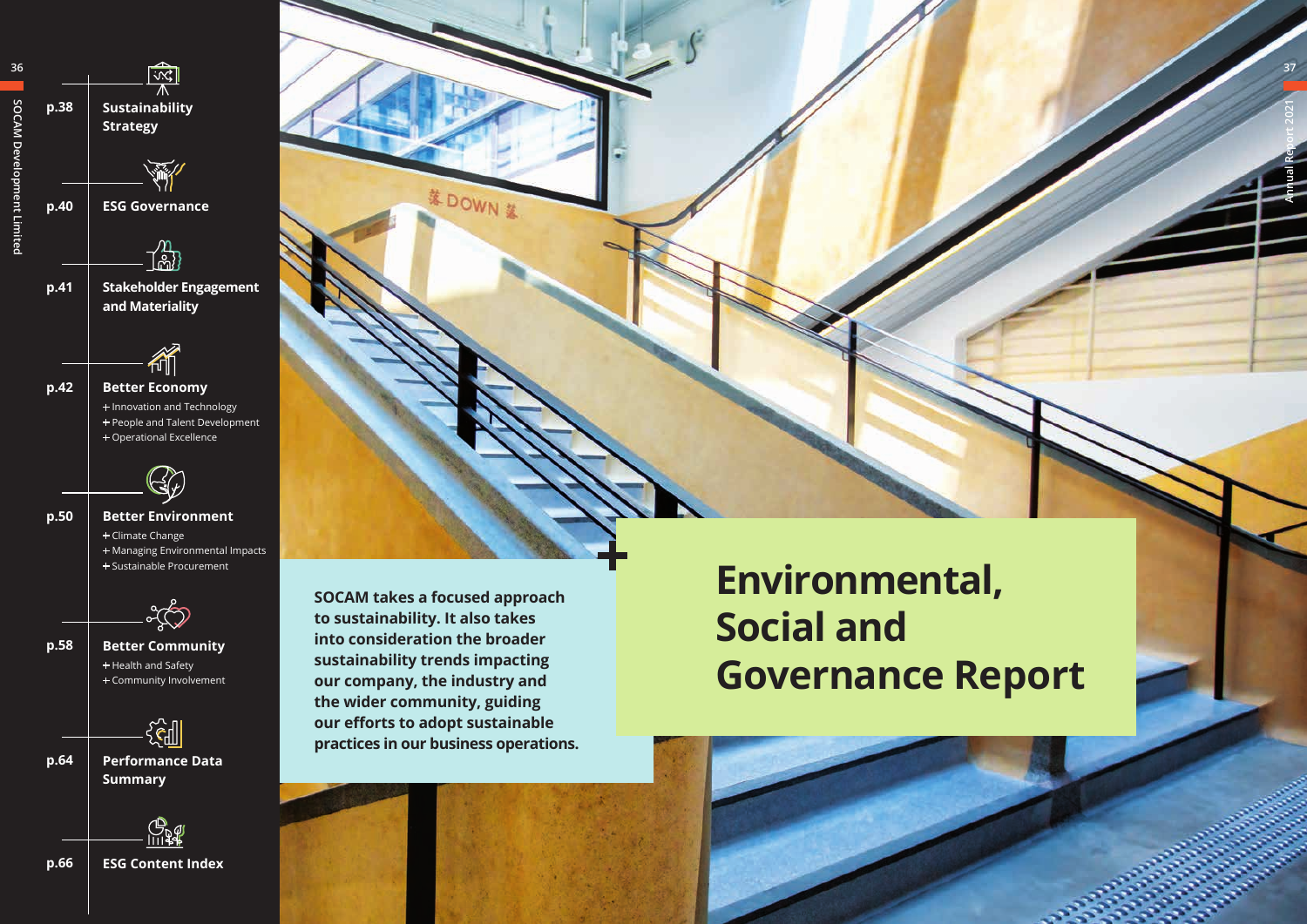### **Reporting Scope and Boundary**

The Environmental, Social and Governance (ESG) Report reaffirms the Group's commitment to sustainability, and covers the efforts and performance of Construction Division, Maintenance Division, Interior Fitting-out Division, and Property Division of the Group in ESG aspects for the period from 1 January 2021 to 31 December 2021. The environmental data are collected from the Hong Kong headquarters, 7 major construction projects, 8 interior fitting out projects and 16 maintenance projects in Hong Kong, and 4 property projects in the Mainland China.

This report discloses the Group's ESG performance in compliance with the HKEX ESG Reporting Guide. While we continue to apply the Reporting Principles of Materiality, Consistency, Quantitative and Balance in preparing our ESG report, we have taken further steps this year to integrate the recommendations of the Task Force on Climate-related Financial Disclosures (TCFD) in our reporting.

# **Better Tomorrow 2021-2030**

## **Sustainability Strategy**

SOCAM has been in the construction business in Hong Kong for more than 50 years. A generation ago, all construction projects involved a negative environmental footprint: noise, dust, emissions from on-site machinery and a general blight on the neighbourhood.

Today, our smart-site protocols driven by innovation and technology, would be unrecognisable to engineers and personnel of that time. SOCAM is an early adopter of computer modelling that now consolidates every component of the construction process and is calibrated to need-to-know progress from design to completion, and is now a key industry practitioner in reducing carbon emissions and construction waste. This is allied to our design-and-build expertise in creating buildings and dynamic community facilities that are energy-efficient and sustainable.

This is just one imperative in a total corporate commitment to making sustainability our cornerstone. In 2020, SOCAM set up a Sustainability Steering Committee to oversee every aspect of our efforts and societal contribution. This was codified in a sustainability strategy for the next ten years. Our 'Better Tomorrow 2021-2030' is a multi-faceted determination that is at the core of all SOCAM sets out to achieve.

**38**

**Better** 

 $\mathcal O$ 

**Economy**

To contribute to economic growth and support the long-term development of the Company's businesses through innovation and talent development. To address climate



SOCAM embarked on the Company's first sustainable development strategy "Better Tomorrow 2021–2030", setting the sustainability blueprint, vision and target, and guide our efforts for adopting sustainable practices in all business operations. Powered by the full strength of our team, our mission is to become a sustainable and resilient business through continuous innovation, creating more opportunities and positive impact for our employees and stakeholders.



As an important step towards alleviating climate-related environmental impacts and to deliver our sustainability commitment, we have set our mid-term targets 2024:

### **Mid-Term Targets**

**and Economic Growth**



**Innovation and Infrastructure**



**for the Goals**

Ô







**39**

**Annual Report 2021**

Annual Report 2021

**Better Economy**

**Better** 

Economy

**Better Environment**

**Better Community**

atter

Community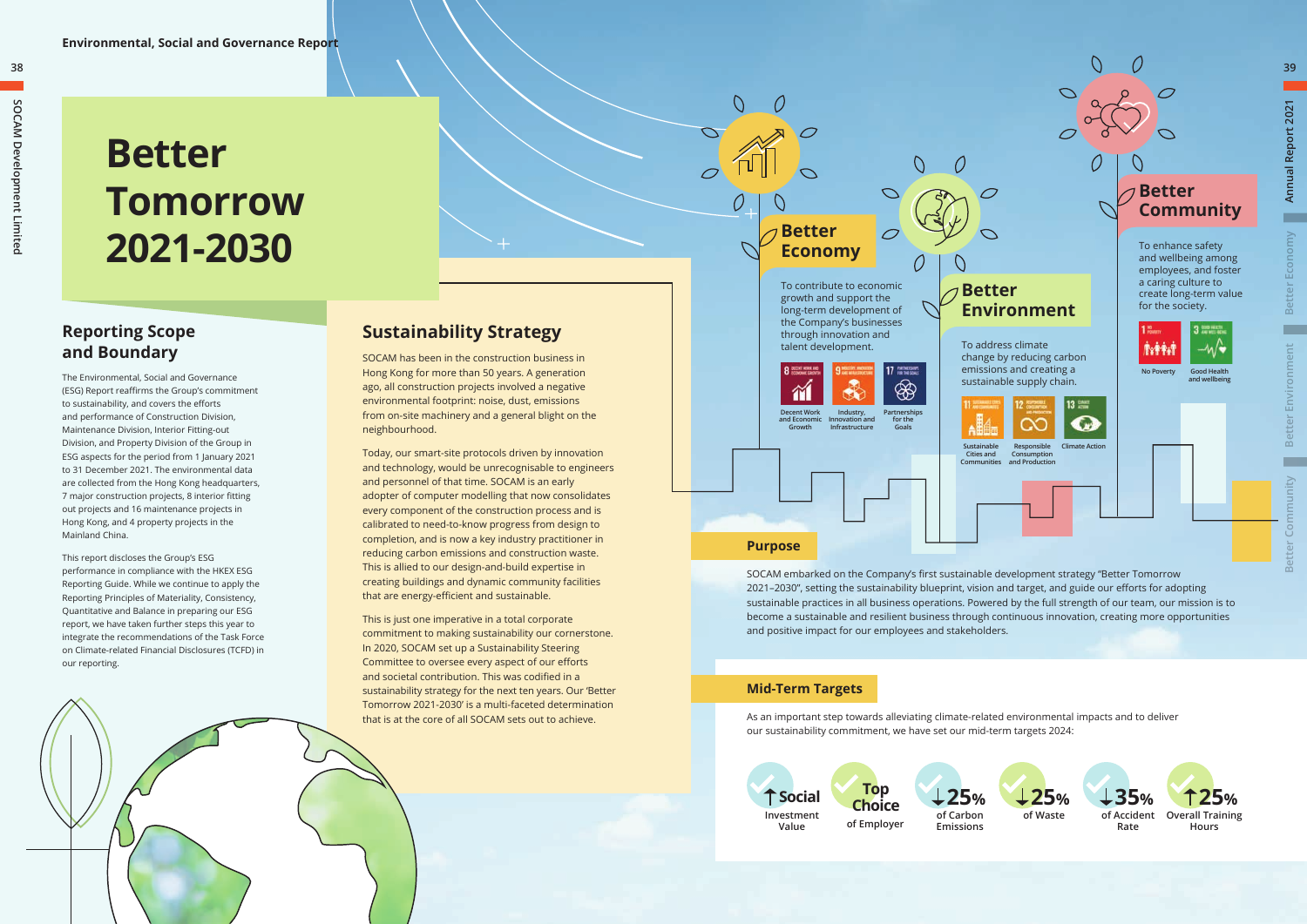

### **ESG Governance**

Committee, oversees the overall management of ESG and climate-related risks, and reviews the risk of a business continuity disruption and exposure to reputational concerns due to climate-related matters in alignment with Task Force on Climate-related Financial Disclosures recommendations. The framework enables us to adopt a structured approach to identifying and managing risks across the organisation, with on-going monitoring and review in place.

The Board is updated regularly by the Audit Committee on matters relating to sustainability management performance of the Group against ESG-related targets, and key material issues identified by stakeholders. The Group has a sustainability policy in place, and the Committee will evaluate the policy regularly to provide all the necessary resources and expertise to implement this policy effectively.

SOCAM's ESG performance is overseen by the Group's Sustainability Steering Committee, comprising CEO and different business and functional unit heads, and supported by five working groups to push for ongoing improvement in the areas of ESG. The Sustainability Steering Committee will implement measures and monitor performance on a regular basis, and take stakeholders' feedback into consideration to achieve significant and continuous improvement.

Reporting to the Audit Committee bi-annually, the Committee is tasked with evaluation and prioritisation of material ESG risks and opportunities. The Group has in place an Enterprise Risk Management (ERM) framework to identify, assess, and manage key risks effectively. The Board, through the Audit

## **Stakeholder Engagement and Materiality**

As part of our continual efforts to ensure a focused approach towards sustainability, SOCAM conducted a materiality assessment in 2020 – the process of defining the social and environmental factors that most impact our business philosophy and operations, and constantly reviewed by our Sustainability Steering Committee. This is refined into a quantifiable exercise in prioritisation. It also takes into consideration the broader sustainability trends impacting our company, the industry and the wider community. The list of identified materiality topics that was reviewed during the year and validated by our Sustainability Steering Committee is shown here, and our action taken in 2021.



| <b>Better Economy</b>                                                                                                                                                                                                                                                                                                                                                                                             | Better Env<br><b>Material Topio</b>                                                                                                                                          |
|-------------------------------------------------------------------------------------------------------------------------------------------------------------------------------------------------------------------------------------------------------------------------------------------------------------------------------------------------------------------------------------------------------------------|------------------------------------------------------------------------------------------------------------------------------------------------------------------------------|
| $+$ Transparency<br>$+$ Talent development                                                                                                                                                                                                                                                                                                                                                                        | + Environmental cor<br>$+$ Energy efficiency a                                                                                                                               |
|                                                                                                                                                                                                                                                                                                                                                                                                                   | <b>Stakeholde</b>                                                                                                                                                            |
| $+$ Shareholders and investors<br>$+$ Regulatory institutions                                                                                                                                                                                                                                                                                                                                                     | $+$ Sub-contractors a<br>+ Clients, buyers &                                                                                                                                 |
|                                                                                                                                                                                                                                                                                                                                                                                                                   | Risk / opp                                                                                                                                                                   |
| $+$ As a responsible enterprise,<br>maintaining full compliance and<br>upholding ethical standards are<br>the basics for building trust with<br>our stakeholders<br>$+$ To harness our employees in<br>order to react swiftly to fast-<br>changing industry trends, risks<br>and opportunities                                                                                                                    | $+$ As environmental<br>more stringent, w<br>respond quickly to<br>changes through o<br>new technologies<br>environmental ma<br>to mitigate the cor                          |
|                                                                                                                                                                                                                                                                                                                                                                                                                   | <b>Action undert</b>                                                                                                                                                         |
| $+$ Reinforced our commitment to<br>integrity, and conducted training<br>courses for all employees to share<br>the best practices for preventing<br>corruption<br>$+$ Disclosed climate-related risks<br>aligning with TCFD recommendations<br>$+$ Set up learning management<br>system to encourage e-learning,<br>with approximately 75% of the<br>total workforce completed more<br>than one e-learning course | $+$ Applied advanced<br>system to reduce<br>consumption by 6<br>emissions by 4961<br>$+$ Partnered with en<br>to set up an intelli<br>platform, saving e<br>consumption by 2 |
|                                                                                                                                                                                                                                                                                                                                                                                                                   |                                                                                                                                                                              |

**Annual Report 2021**

**Better Economy**

**Better** 

 $\frac{1}{2}$ 

Economy

**Better Environment**

**Better Community**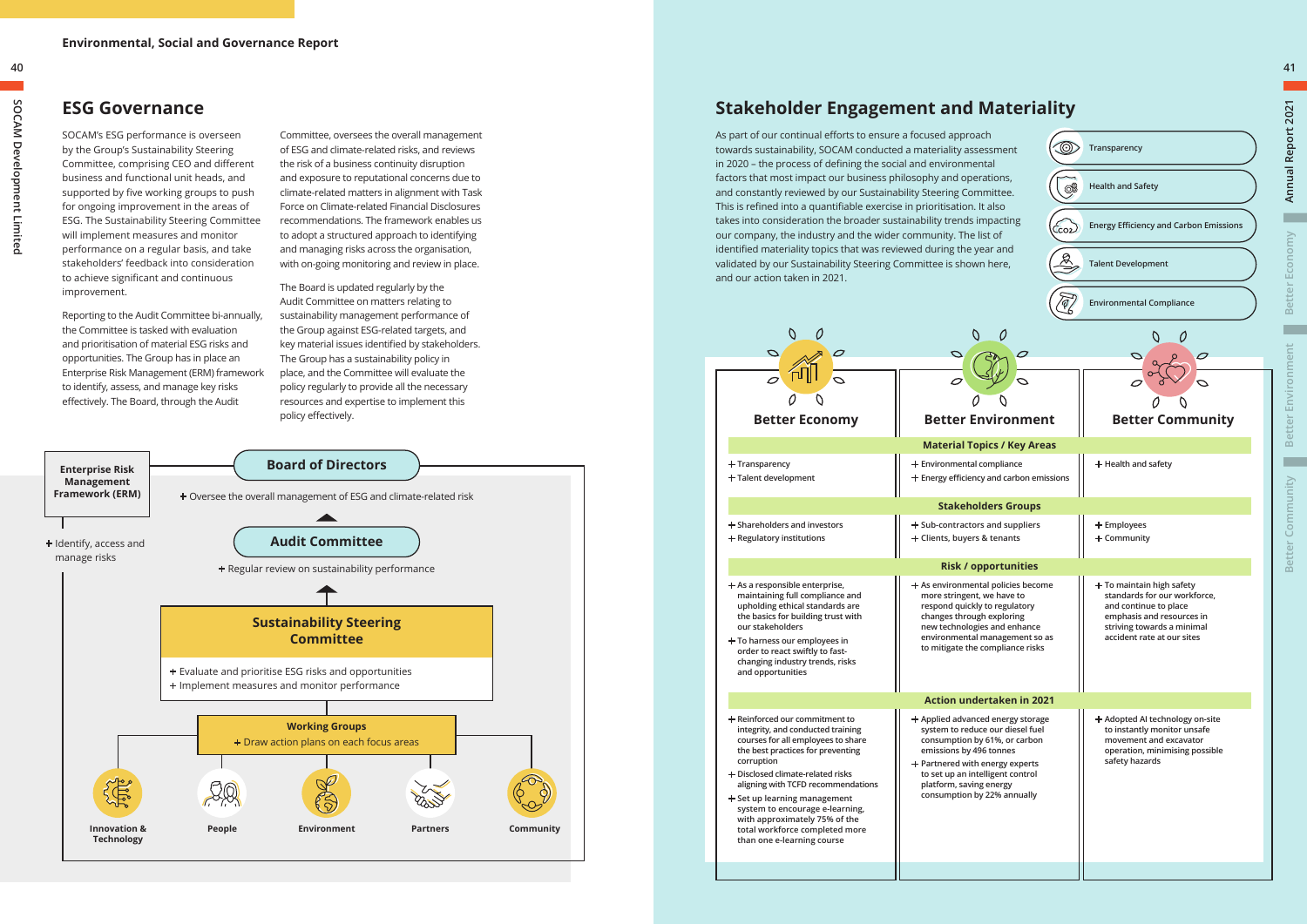Crucial to maintaining SOCAM's competitiveness and long-term growth is constant technology innovation and adoption, as well as attracting and retaining talented personnel. This also requires close collaboration with our partners and sub-contractors in the adoption of digitalisation and sustainable building technologies; and practical integration in construction practices.



Among the Group's more recent adoptions of advanced technologies are Building Information Modelling (BIM) and the Modular Integrated Construction (MiC). Embracing technology enhances the Company's productivity and quality assurance while improving site safety and environmental impacts. In essence, this practice is in line with the 'Construction 2.0' proposed in the Chief Executive's Policy Address in 2018, promoting the industry's innovation, professionalisation and revitalisation.





### **Innovation and Technology**

**Building Information Modelling (BIM)**

**Modular Integrated Construction (MiC) Digitalisation**



### **Environmental, Social and Governance Report**





**Increasing built digital and robotics capabilities**

MiC technology provides great flexibility to the construction process. Installation of interior fixtures and fittings are separated from piling and foundation works. Modules are constructed in the factory, further boosting efficiency and productivity. With the aid of MiC technology, the construction period has shortened to 28 months, which helps to expedite the delivery of a comfortable home to 1,750 elderlies and rehabilitation facilities to those in need.

Such off-site construction provides workers with a safer and more pleasant working environment, alleviating the hardship of working outdoors and adverse weather, and mitigating the safety hazards of falling from heights. In addition, MiC performs well in environmental protection by reducing construction waste and minimising the impact of dust and noise.

Although MiC is still at an early stage in Hong Kong, its full application in this project puts the Group in a leading place in the move toward sustainable construction with advanced technology.

### **Construction Technology**

The Multi-welfare Services Complex in Area 29 of Kwu Tung North is SOCAM's first construction project with full MiC application, providing residential care places for the elderly and rehabilitation service facilities. Adopting the MiC methods, by which floor space is broken down into units – modules – and built in the factory to be assembled on-site. Free-standing modules with finishes, fixtures and fittings are prefabricated in the factory and then transported to the site for trial, installation and quality checking. The project is scheduled for completion in 2022.

**Annual Report 2021**

Annual Report 2021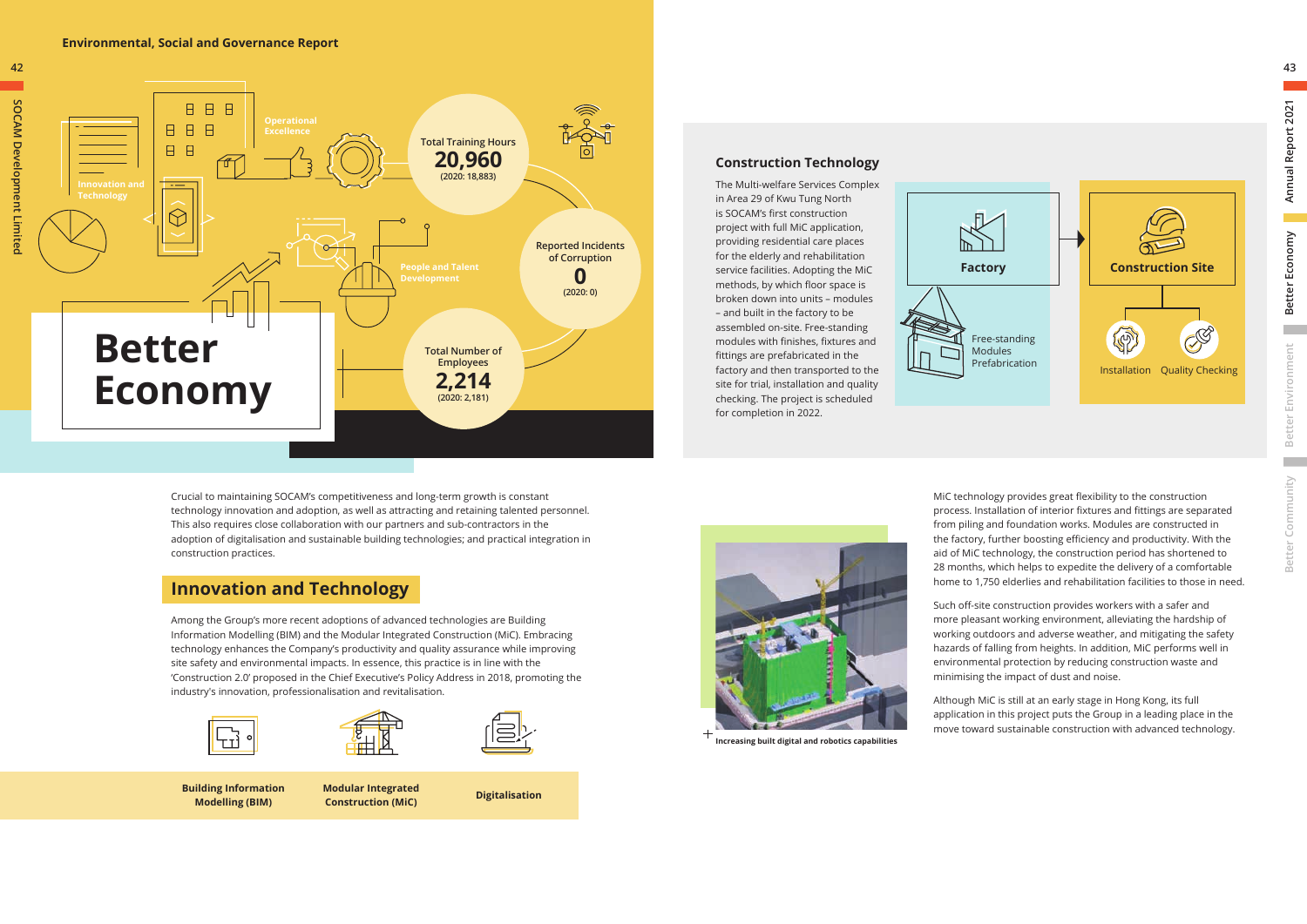

**Expanding the application of BIM**

+ We also adopted Building Information Modelling (BIM) on planning the construction of the eight-storey Multi-Welfare Services Complex in Area 29. The complex structure is precisely presented in 3D simulation so that the engineering team can foresee potential problems and control the whole construction process at the early stage. It also significantly improves site safety and operational efficiency.



- + The Central Market Revitalisation Project is the first urban renewal project of SOCAM to fully apply BIM technology. As Central Market is a Grade Three historic building, SOCAM applied BIM technology to enhance project management and minimise potential damages to the building, enabling a smoother construction and restoration process.
- + The project was completed in late 2020 and the grand reopening in August 2021 marked the success of the revitalisation of the building.

### **Improving Project Management by BIM**

Digitalisation is a key sustainability enabler. SOCAM always attaches utmost importance to technological advancement and has expanded the application of new technologies to raise operational efficiency and reduce cost. BIM is a process that facilitates generation and management of building data, covering the entire life cycle of the building, from designing to planning, construction landscaping and the end-use environment.



FIL

### **The Kwu Tung North Multi-Welfare Services Complex**

#### **The Central Market Revitalisation Project**

**The 3D simulation of the modules interior space**

SOCAM continues to promote the application of BIM, an important milestone in sustainable development practices in the construction industry, and improve its in-house design and technical capabilities. Further resources will be invested to strengthen the building information modelling team, so as to promote wider application of relevant technologies in construction and interior decoration projects. For instance, 3D laser scanning was introduced during the year, allows surveyors to provide as-built surveys which improve productivity by identifying potential problems early in the design to construction phase.

## **SOCAM Portal** द्वि **Business Process Management System Digitalisation HSE eForms and ePermit**

海里 **Management Portal (Construction)**  $\begin{array}{c} \boxed{\mathbb{R}^+} \\ \hline \mathbb{R}^+ \\ \end{array}$ 雑雑 **eTender System**

**COL** 

▅

To facilitate site monitoring we adopted Matterport technology in our construction projects. Matterport is a leader in virtual tours technology that creates accurate 3D models of the space, allowing our clients and partners an immersive experience of the actual environment and enabling progress review, spot-checking and necessary amendments. It greatly enhances efficiency in documentation and collaboration.

Other initiatives adopted during the year include using drones in surveying and monitoring construction progress to increase the efficiency of operation, and implementing Radio Frequency Identification (RFID) technology to manage and track materials which help reduce material wastage.

Digitalisation has also become essential for enhancing efficiency and communication and the process has especially accelerated after the COVID-19 outbreak. In response, SOCAM has scaled up its move towards paperless working and process optimisation.

We have developed innovative new systems to steer our operations towards computerised and technologydriven. Company-wide digitalisation programmes including "SOCAM Portal", "Business Process Management System" and e-Signature continued during the year. Internal digital forms including the HSE eForms and ePermit, were developed, managing about 1,600 electronic transaction per month, processing 18,000 electronic transactions. The eTender System and Management Portal (Construction) were rolled out to achieve process optimisation and provide analytical data for insights generation.

In parallel, we boosted our investment in upgrading equipment and computer software to increase digital performance. In total, HK\$3.5 million was allocated to purchase 350 computers, including laptops and iPads for front-line colleagues.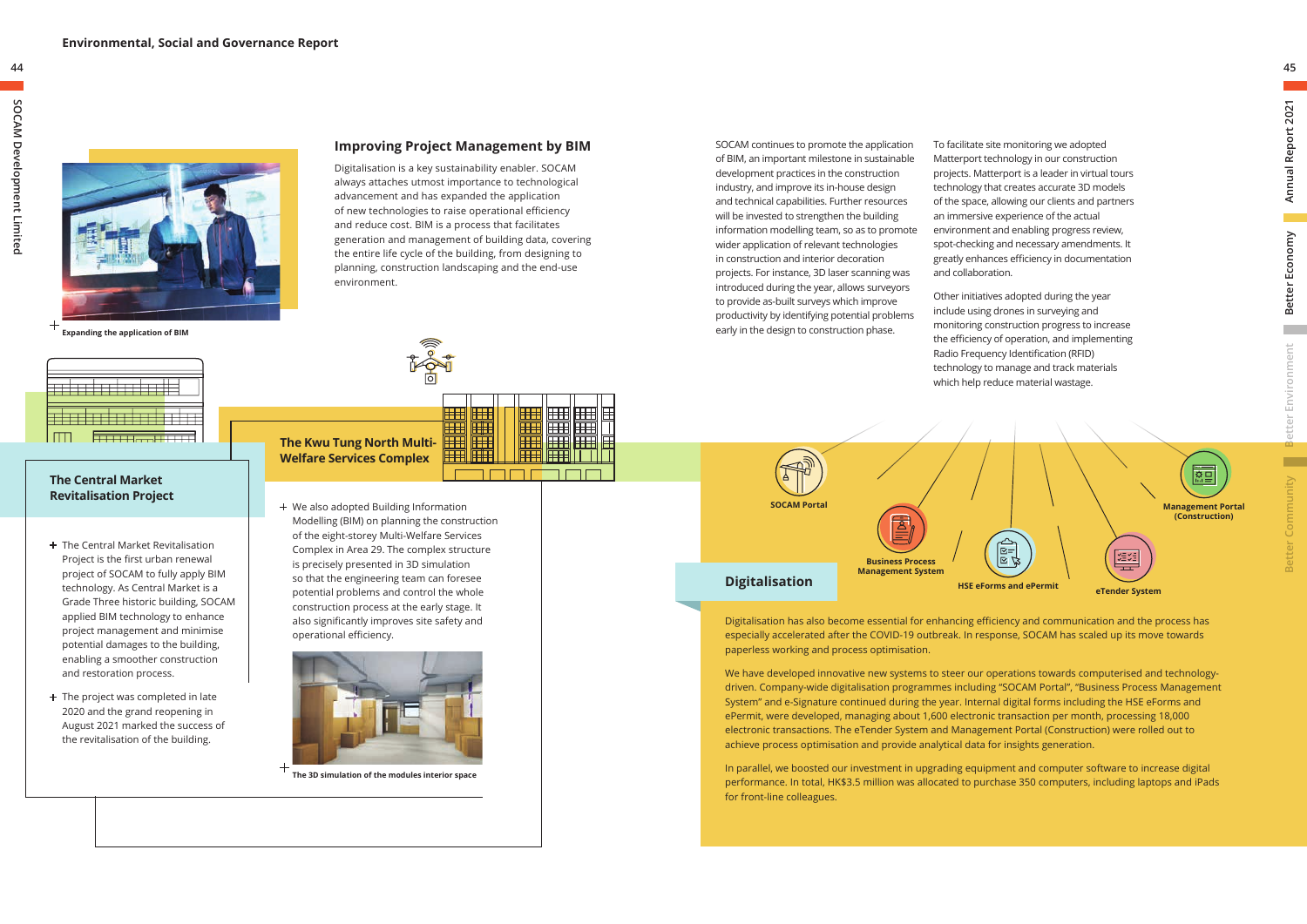### **People and Talent Development**

future management team. They are provided with job expansion opportunities across departments and business segments over 18 months. In 2021, 15 employees participated in this programme.

The staff voluntary turnover rate was 13.1% during the year, compared to 9.3% in 2020. In the face of intensifying competition for talents in the recent years, we implemented a number of measures beyond just monetary rewards and improved work conditions. We launched diverse professional training and opportunities tailored for middle project management teams, and Leadership Forum led by the Chairman.

Talent development has always been a central focus. We put in significant efforts in attracting and retaining the best-fit talents and create rewarding career pathways, from knowledge know-how, industry expertise to gainful employment.

Aspiring to be an employer of choice, we put a special emphasise on life-long learning. During the year, we elevated our e-training and development capabilities, recording a total of 20,960 hours of training, an increase of 11%. Through different training programmes and activities, we strive to provide employees a caring and comfortable working environment, thus safeguarding their health and well-being.

In 2020 we established a talent development programme targeting high potential talents with at least five years of service with SOCAM. Employees from both project and general management level joining the programme are designated to be trained as

### **Our Workforce**

As of 31 December 2021, we employed 2,214 people in total, of which 1,867 were based in Hong Kong and Macau and 347 based in cities of Mainland China. The male to female ratio is approximately 1.9:1.0.



**Hong Kong and Macau**

**1,867**



**Mainland China**

**347**

**Gender Ratio**

**: 1.0 Female**

**1.9 Male**



### **for staff working at sites**

**46**



 $\mathcal{L}^{\text{max}}$ 





The construction industry is challenged by an ageing workforce and change in skills required. With this in mind, we continued to move forward with our Graduate Engineer Programme to attract young talents from the market. Our Graduate Engineer Programme targets fresh engineering graduates with potential to take on project management tasks. Job rotations and leadership training are promoted so that they can get familiar with diverse operations. In 2021, five engineering graduates and 10 interns joined our Graduate Engineer Programme and Internship Programme respectively.



During the year, the Group was not aware of any non-compliance of relevant laws and regulations that have a significant impact on the Group regarding compensation and dismissal, recruitment and promotion, working hours, rest periods, equal opportunity, diversity, anti-discrimination, and preventing child or forced labour.

### **Learning and Development**

Our face-to-face training was affected by COVID restrictions during the year, requiring a switch to digital platforms. We launched a Learning Management System (LMS) in early 2021 to enable self-learning with 26 courses offered. Approximately 75% of the total work force completed more than one e-learning

course.

To enhance the sharing of the application of new technology, a Learning Gallery was organised and a digital panel was established to promote the sharing of progress and achievements. We held a Discovery Camp in 2021 to replace the usual management conference for Construction Division, and invited the middle management and young professional staff to encourage innovative approaches and drive collaborative change.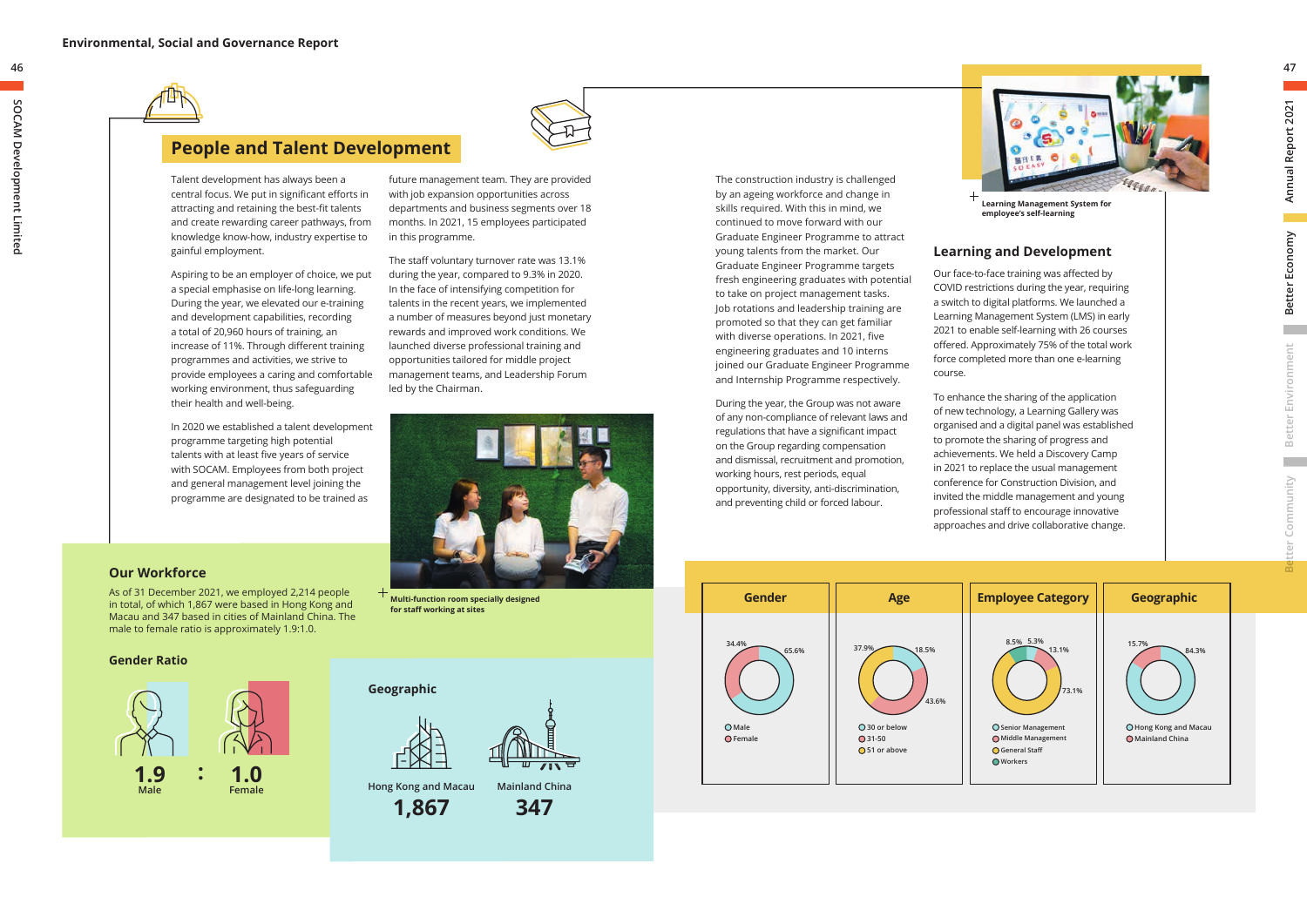

SOCAM strives to conduct business in a spirit of integrity and fair play. We pursue operational excellence by providing high quality buildings, and infusing accountability in our supply chain.

We have integrated ISO9001:2015 Ouality Management System certification into our operations, while Health, Safety and

### **Delivering High-Quality Buildings**

SOCAM aims to create value for clients, tenants and communities. Our buildings are designed and built to provide high functionality and to lift the spirits.

Environment ("HSE") Policy and Quality Policy are in place to ensure compliance with relevant industry standards. Department heads regularly conduct site inspections at each construction project for quality, health and safety and progress assessment. At site level, the Environmental Team conducts regular inspections and held meetings to manage the daily operations. Communication channels are in place to handle general enquires and customer complaints in accordance with the project plan. During the year, we did not receive any material complaints related to our projects.

### **Operational Excellence**

### **Supply Chain Management**

Construction industry involves a complex supply chain, and hence our supply chain partners are essential to our success. During the pandemic, our focus in 2021 was to keep suppliers and sub-contractors safe. We proactively engage and communicate our requirements to supply chain partners on operational procedures. Review meetings with sub-contractors are also organised on a weekly basis on the latest HSE updates and policies.

With an extensive supply chain comprising materials and product suppliers, sub-contractors for construction and property management agencies, maintaining an effective communication are the key to promote responsible practices among our major suppliers.

The Group's procurement department has standardised procedures to select, evaluate, supervise and review the performance of suppliers and sub-contractors. Assessments are conducted quarterly to review the quality of materials, progress of work, site safety, environmental protection performances and wage payments. Site management teams are required to commit to the highest service standards, and ensure emergency preparedness plans are in place.

#### **Number of Suppliers and Sub-contractors**





**Security Management Systems certification in 2021**

### **Data Security and Confidentiality**

Data is one of the most vital assets of business today. We are aware that policies and protocols will enable maintenance of security and privacy across our entire operations. In 2021, SOCAM obtained ISO/IEC 27001certification for Information Security Management Systems to provide us with controls over possible cyber-attacks or data breaches, and maintained the highest standards of protecting the confidentiality and integrity of sensitive data.

During the year, the Group was not aware of any incidents of non-compliance with laws and regulations that could have had any significant impact on the Group concerning health and safety, advertising, signage or any other related matters.

### **Ethics and Integrity**

Integrity is the key to maintaining trust and long-term relationships with stakeholders. Over the years, our Shui On Culture has cultivated a set of shared beliefs on which all our policies and actions are based. Through engaging employees, business partners and suppliers, we ensure that we conduct our business in a spirit of fairplay.

The Management is fully committed to enforcement of our code of business ethics and to ensuring employee knowledge and compliance. A business ethics policy, whistle-blowing policy and staff handbook are in place to maintain and enhance employee awareness and understand their rights and obligations.

to organise staff training to strengthen employee awareness of ethics, in order to share the best practices for preventing corruption. In 2021 we launched e-learning programmes on anti-corruption and integrity, and made business ethics a compulsory topic in our new staff orientation programmes. Sessions were also arranged for the Board of Directors to update the latest trend and best practices, to continuously improve the standards of business ethics.



During the year, the Group's operations complied with all relevant laws and regulations relating to bribery, extortion, fraud and money laundering.

**Business Ethics Policy**

**Better Environment**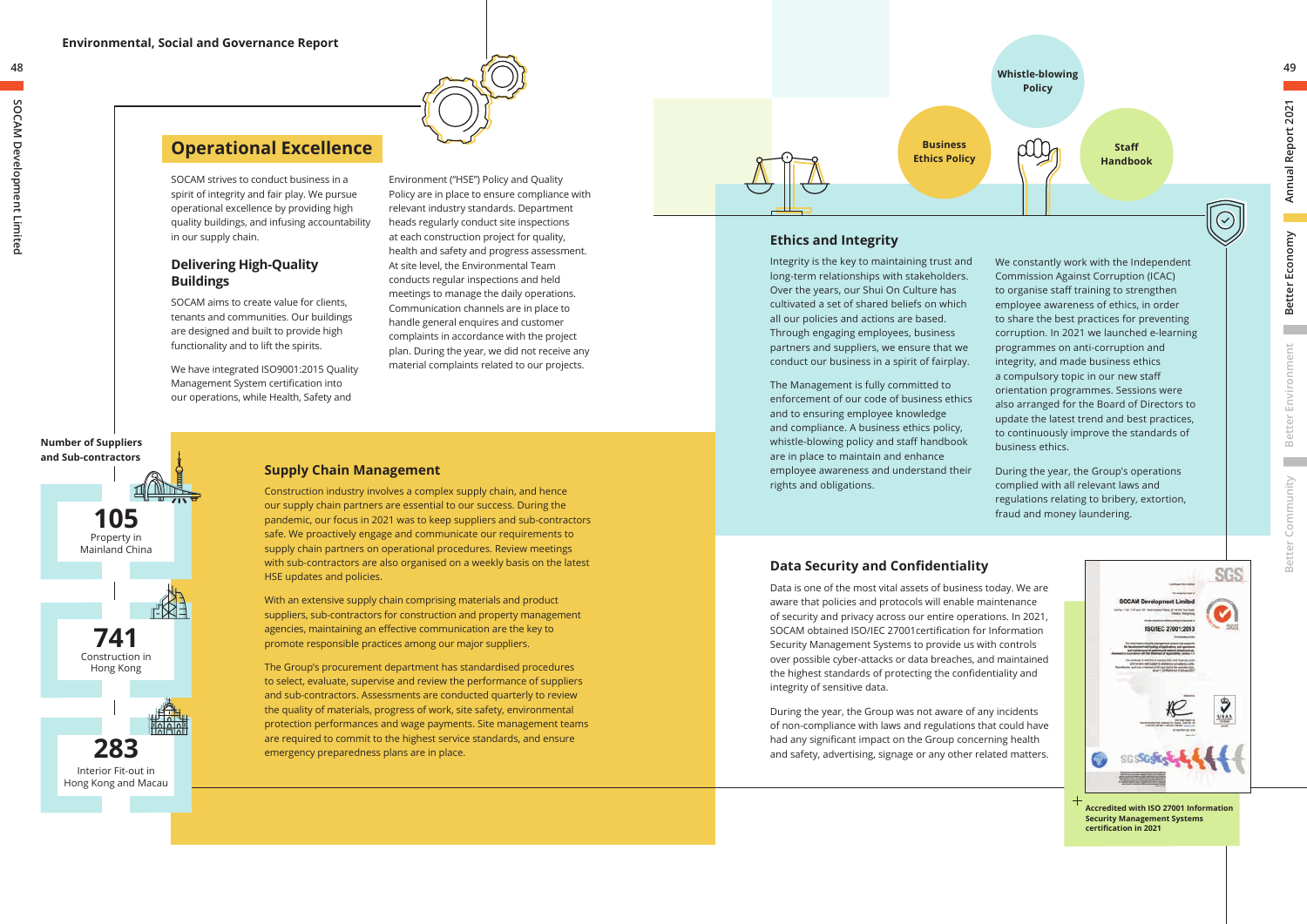

### **Climate Change**

Buildings, materials manufacturing and construction processes account for 90% of electricity used in Hong Kong, generating over 60% of Hong Kong's carbon emissions. There are two primary types of carbon emissions generated by the construction industry: first, from manufacturing, transporting and installing construction materials; second, from energy consumption.

With our climate change policy in place, the Group is determined to play our part in mitigating climate change, from on-site practices to office protocols, adapting our construction process to achieve our reduction targets.

The Group is ever-diligent in exploring environmental sustainability solutions, to reduce our carbon footprint through energy and waste reduction and, with recycling, our resource consumption. Addressing a more localised responsibility, we make every effort to minimise our neighbourhood construction presence in terms of noise, dust and heavy-vehicle activity.



#### **d Management's Role**

he Sustainability Steering Committee identifies and assesses ESGortunities, including climate-related issues. The Sustainability eports bi-annually to the Audit Committee which oversees ESG g goals and targets.

Climate Change Policy to guide our management approach to

#### **Sand Opportunities**

risks of extreme weather and floods caused by climate damage our construction sites and facilities. In the long term, hot weather also poses health risks to workers.

transitional risks, such as changing policies, potential costs, and the need for green building technologies.

me opportunities in the transition to a low-carbon economy, pperating costs due to higher energy usage efficiency gy advancement.

al and transitional risks climate change can bring to our porate them into our sustainability strategy. Our risk ernal control system take into consideration the ESG and

#### **Environmental, Social and Governance Report**

 $\mathbf{r}$ 

| Areas                                                                                                                        | <b>Actions Taken</b>                                                                                                                                                                                                                                       |
|------------------------------------------------------------------------------------------------------------------------------|------------------------------------------------------------------------------------------------------------------------------------------------------------------------------------------------------------------------------------------------------------|
| <b>Governance</b>                                                                                                            | <b>Board's Oversight and Ma</b>                                                                                                                                                                                                                            |
| Governance measures to<br>address climate-related<br>risks and opportunities                                                 | + Chaired by the CEO, the Sus<br>related risks and opportuni<br><b>Steering Committee reports</b><br>matters and managing goal<br>+ We have formulated a Clim<br>climate-related issues.                                                                   |
| <b>Strategy</b>                                                                                                              | <b>Climate-related Risks and</b>                                                                                                                                                                                                                           |
| Impacts of climate-related<br>risks and opportunities on<br>the Group's businesses,<br>strategies, and financial<br>planning | $+$ We are aware of the risks c<br>change as these can damag<br>prolonged extremely hot w<br>$+$ We are also aware of trans<br>increment in energy costs,<br>$+$ We have identified some of<br>such as reduction in operat<br>facilitated by technology ao |
| <b>Risk Management</b>                                                                                                       | <b>Climate Risk Assessment</b>                                                                                                                                                                                                                             |
| The process of identifying,<br>assessing and managing<br>relevant climate-related risks                                      | $+$ We assess the physical and<br>operations, and incorporat<br>management and internal<br>climate-related issues.                                                                                                                                         |
|                                                                                                                              |                                                                                                                                                                                                                                                            |
| <b>Metrics and Targets</b>                                                                                                   | <b>Carbon Emissions and Re</b>                                                                                                                                                                                                                             |
|                                                                                                                              |                                                                                                                                                                                                                                                            |

#### **Metrics and Targets Carbon Emissions and Reduction Target**

rmance, we have been measuring and disclosing our energy ope 1, 2 and 3 emissions.

of reducing our GHG emissions intensity by 25% by 2024. Our ng and carbon footprint reduction are described in detail in the NT" section.

### **Aligning with TCFD Recommendations**

Globally stakeholders are paying increasing attention to issues related to climate change, SOCAM took another step forward in carbon reduction efforts to address the potential risks and opportunities. To enhance our climate-related disclosures, we began to follow the recommendations of the Task Force on Climate-related Financial Disclosures (TCFD) this year, focusing on: "Governance", "Strategy", "Risk Management" and "Metrics and Targets".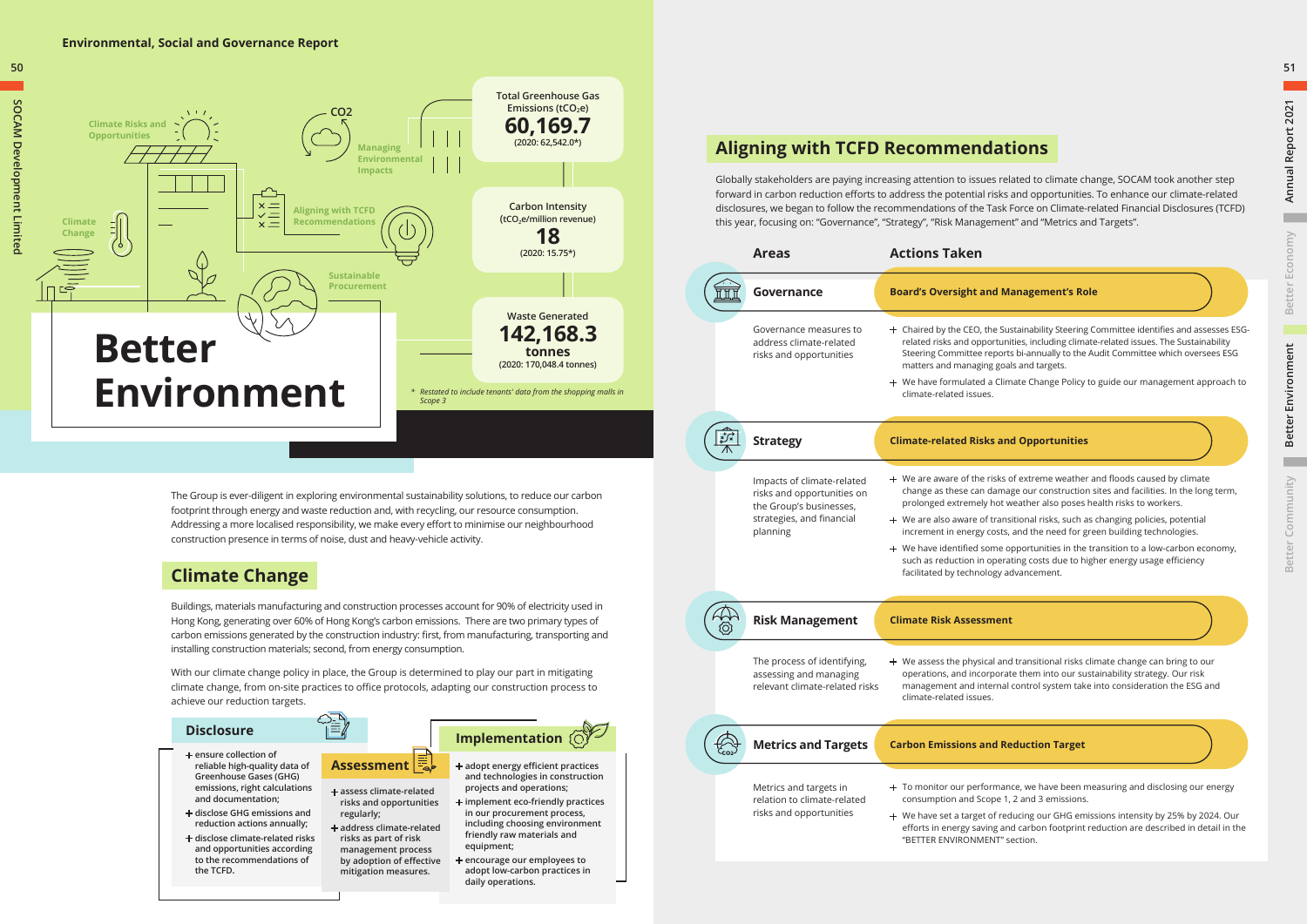## **Climate Risks and Opportunities**

We have identified climate risks and opportunities that are relevant to our business operations, and the actions taken, as below:

| <b>Type</b>                             | <b>Risks/Opportunities</b>                                                         | <b>Potential Financial</b><br><b>Impacts</b>                                                                                                 | <b>Our Actions</b>                                                                                      | Corresponding<br><b>Section</b>                                              |
|-----------------------------------------|------------------------------------------------------------------------------------|----------------------------------------------------------------------------------------------------------------------------------------------|---------------------------------------------------------------------------------------------------------|------------------------------------------------------------------------------|
|                                         |                                                                                    | <b>Physical risks</b>                                                                                                                        |                                                                                                         |                                                                              |
| Acute                                   | <b>Frequent Extreme</b><br>Weather                                                 | $+$ Extra cost may incur due<br>to disruption of project<br>completion<br>+ Increased costs due to<br>damage of structures<br>and facilities | + Conduct emergency<br>drills and specialised<br>training for<br>employees                              | + Health and Safety                                                          |
| 킈<br>Chronic                            | Prolonged period of<br>extreme hot weather                                         | + Higher manpower costs<br>because of increased<br>health issues                                                                             | + Implement measures<br>during times of<br>extremely hot weather                                        | $+$ Health and Safety                                                        |
|                                         |                                                                                    | <b>Transitional risks</b>                                                                                                                    |                                                                                                         |                                                                              |
| <b>Policy and</b><br><b>Legal Risks</b> | More stringent<br>ੂੰ ਵਾਲੇ<br>ਜ਼ਿਲ੍ਹੇ<br>government policies<br>for decarbonisation | + Increased cost of<br>compliance and operation                                                                                              | $+$ Set a carbon<br>reduction target                                                                    | $+$ Carbon and Waste<br>Reduction                                            |
| <b>Technology</b><br><b>Risks</b>       | Intensified competition<br>in green building<br>construction                       | + Reduced revenue due to<br>competition                                                                                                      | + Adopt sustainable<br>construction<br>technologies                                                     | $+$ Innovation and<br>Technology                                             |
|                                         |                                                                                    | <b>Opportunities</b>                                                                                                                         |                                                                                                         |                                                                              |
| <b>Resource</b><br><b>Efficiency</b>    | Improved resource<br>$\infty$<br>efficiency in response<br>ē<br>to market demand   | $+$ Reduced operating<br>costs due to resource<br>conservation                                                                               | + Implement energy-<br>saving initiatives<br>and digitalisation<br>+ Promote industry<br>best practices | + Innovation and<br>Technology<br>+ Managing<br><b>Environmental Impacts</b> |
| <b>Products</b>                         | Advancement in green<br>building technologies                                      | + Increased revenue through<br>low emission infrastructure<br>+ Increased revenue with<br>strengthened capabilities                          | $+$ Increase the use of<br>renewable energy                                                             | $+$ Managing<br><b>Environmental Impacts</b>                                 |

Below table shows our carbon emissions in 2021 from different business segments. During the year, the total carbon emissions amounted to approximately 60,169.7 tonnes of carbon dioxide equivalent (tCO<sub>2</sub>e), representing a decrease of  $3.8\%$ in the total emissions. Carbon intensity is 18.0 tCO<sub>2</sub>e per million turnover.

### **Carbon Emissions (tCO<sub>2</sub>e)<sup>1</sup> in 2021**

**52**





 $\overline{\phantom{a}}$ 

 $\mathcal{L}^{\text{max}}$ 

### **Managing Environmental Impacts**

We have been tracking our energy consumption and carbon emissions closely since 2013. With our target set to reduce 25% of carbon footprint by 2024, in line with Hong Kong's goal for carbon neutrality by 2050, we are determined to identify and implement innovative solutions in partnership with our clients and partners in moving towards a cleaner and more sustainable source of energy.

Our annual carbon emissions are much influenced by the project development cycles, as we are involved in a range of



projects that vary in scale and stages of work progress every year. We are fully aware that more efforts are needed as we continue to manage and improve our reduction plans in order to meet our carbon reduction target in 2024.

- *<sup>2</sup> Restated to include tenants' data from the shopping malls in Scope 3.*
- *+ The increase in Scope 1 is due to the increase in direct combustion from two New Works projects and petrol consumption from head office. The drop in scope 2 carbon emissions was attributable to the increased deployment of electricity saving initiatives.*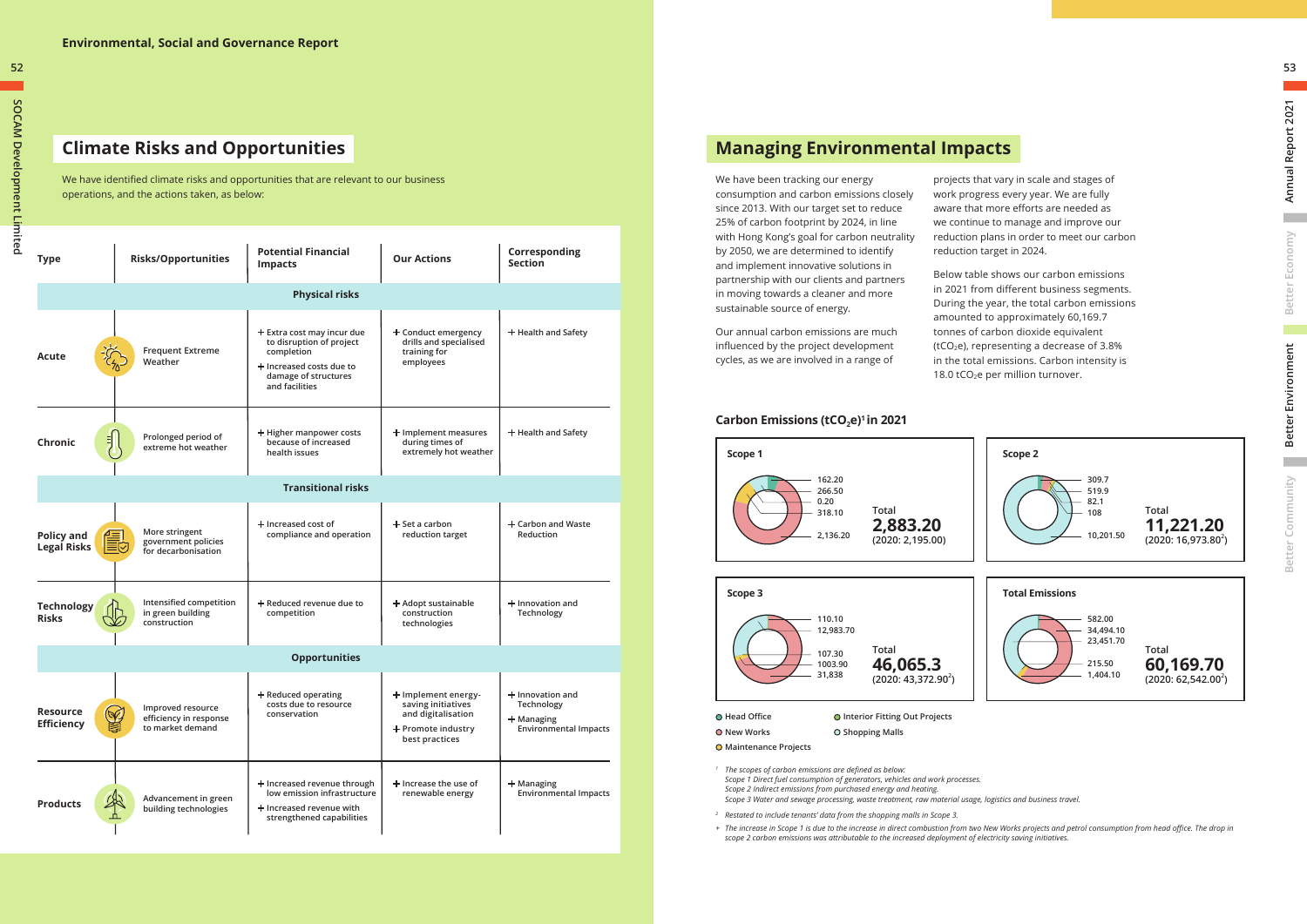### **Cutting Carbon in Kwu Tung North Project**

Heading towards the era of "Construction 2.0", SOCAM strives to move towards a cleaner, safer and more sustainable future, and adopted an advanced, compact and connected battery systems in lieu of the traditional diesel generators. We deployed four of these battery systems for powering tower cranes in our Multi-welfare Services Complex construction site in Kwu Tung North. As result, it has helped lessen our diesel fuel consumption by 61%, saving HK\$850,000 every year on fuel expenses and reducing carbon emissions by 496 tonnes.

With the ability to store electricity, the battery system is more stable and reliable in powering heavy equipment especially in remote areas where permanent grid power is often insufficient. Being controlled by fully automated self-managing systems, where constant maintenance is not required, it helps enhance productivity. Cloud connections allow us to track energy usage in real time, providing unparalleled levels of data transparency. Besides, it is 32 times quieter than diesel generators with the Noise Cooling System, minimising the impact on the neighbourhood.

**Stage 1 Planned the project by breaking 2 Stage 2** 



m.

**the floor spaces into units**

**Designed the interior for** 









**modules**



**Completed the installation of 1,764th module in February 2022**

**54**







Air conditioning is the largest electricity consuming item in shopping malls. During the year, in partnership with CLP, we piloted to install an intelligent control platform at Chengdu Centropolitan, aiming to improve the existing energy management of the central air conditioning system.

The project, including optimising the chiller, and setting up variable speed drives, AI control system, smart metre and energy consumption monitoring system, saw encouraging results, reducing energy consumption of 22.3% annually.

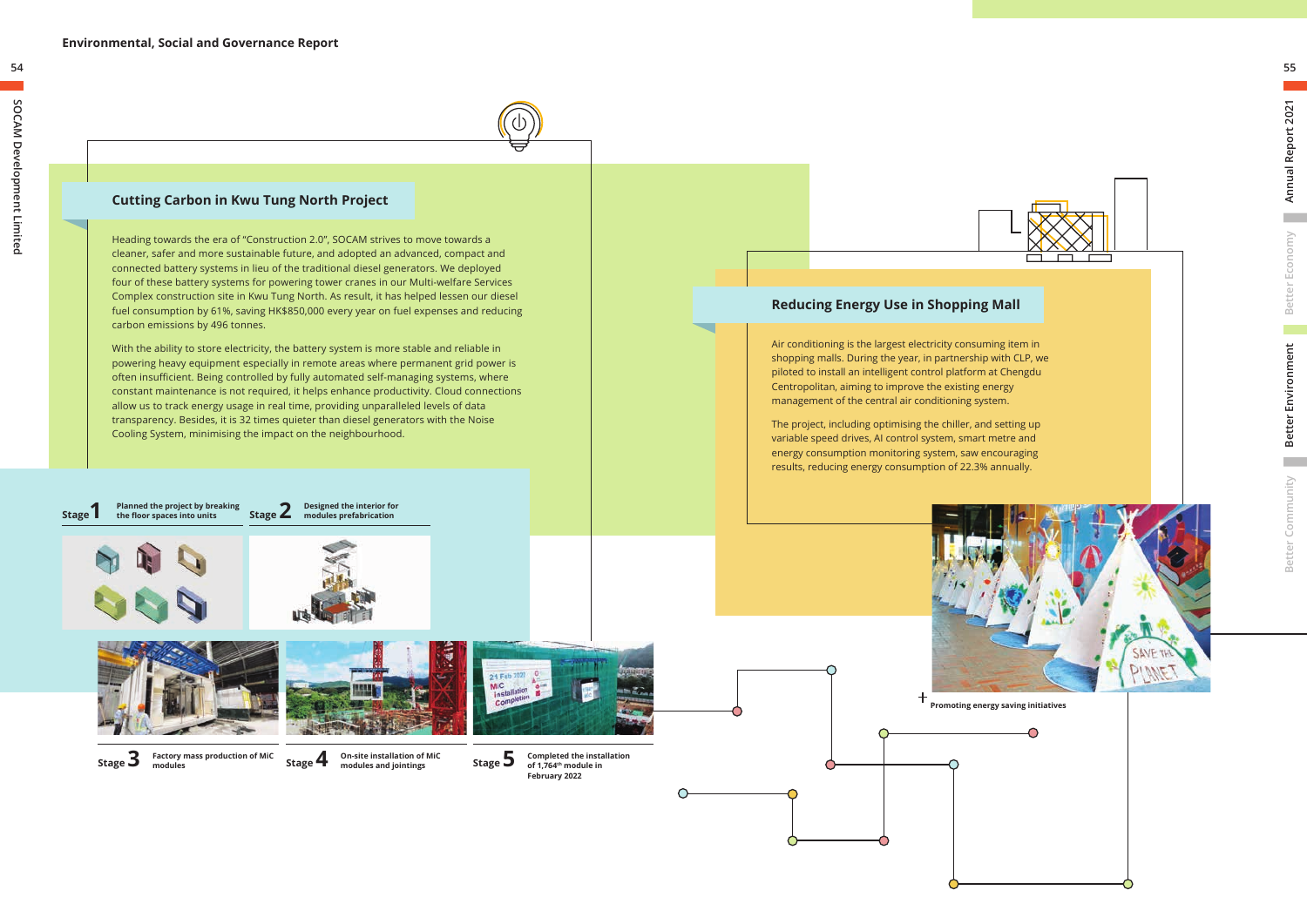### SOCAM consumes water resources during the construction process. We are continually working to improve our water management. During the year, we collected rainwater and recycle wastewater for reuse; and electrical sensor switches were installed in washrooms to reduce water wastage. With the adoption of MiC construction method, our sites greatly reduce the use of fresh water in the process to maintain concrete. **Saving Water**





### **Managing Waste**

Committed to a waste reduction target of 25% by 2024, we strive to adopt smart technologies which enables us to design, plan and procure more efficiently.

Waste generation are largely affected by construction activity. Despite an addition of one more construction project in the

boundary, the New Works inert construction waste declined by 26% year-on-year while

the non-inert construction waste recorded a decrease of 73% year-on-year. The total inert and non-inert construction waste in 2021 was 133,550.61 tonnes and 8,591.60 tonnes respectively.

- + reuse precast concrete slabs for hard paving and facilitate inter-project materials transfer through an in-house materials platform.
- + reuse hoarding materials at site, including concrete block and steel H-iron, which helps reduce procurement of new materials.
- + recycle and reuse building materials such as protective canvas for assembly of composite components to reduce waste on site.

#### **Non-hazardous Waste (tonnes)**

## **MiC Construction**

Applies MiC construction methods to reduce the impact of dust and noise in the surrounding environment. Less construction waste is generated.



#### **Prefabricated Rebar Products**

Adopts the prefabricated rebar products to produce high-quality pre-made products in a safe environment, thereby improving engineering efficiency, avoiding the loss of steel bar materials and reducing the generation of waste metals on site.

**College** 

### **Reuse and Recycle**



In our head office, we received the certification in "Green Office Awards Labelling Scheme (GOALS)" awarded by World Green Organisation, recognising our efforts in adopting green office practices in the areas of resources conservation, waste reduction, green procurement, environmental management, internal awareness raising, and green innovation.

### **Sustainable Procurement**

The Group incorporates environmental parameters into the building life cycle, including building design, construction method, raw material handling, waste disposal and facilities selection, encouraging the selection of the best options based on the price and environmental parameters. We also extend these eco-friendly practices to the entire supply chain, promoting efficient use of natural resources including raw materials and water by adhering to the green procurement guidelines monitored by the Procurement Department.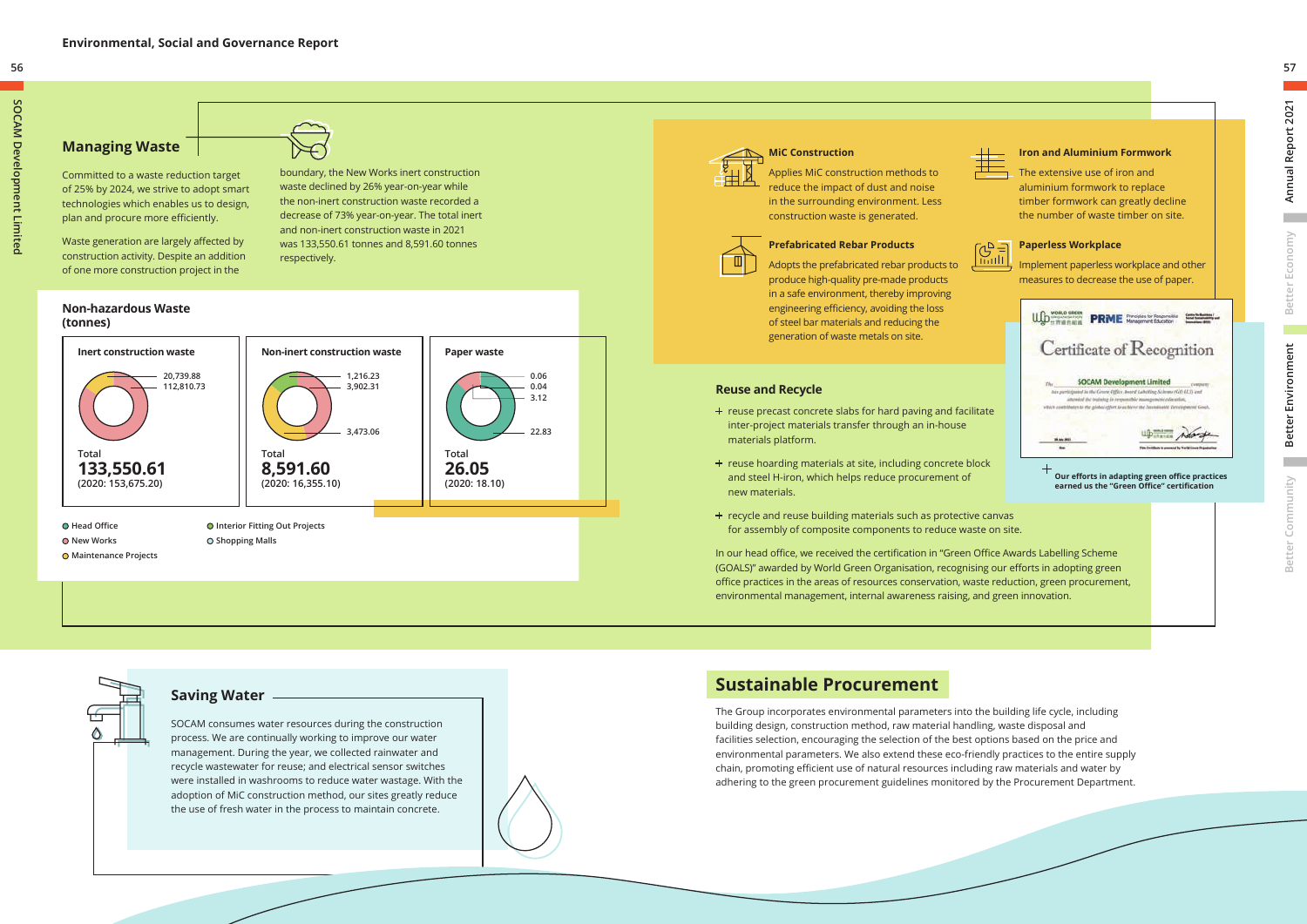

### **Health and Safety**

Over the past many years SOCAM has had an outstanding record in site safety management, reporting incidents of injury significantly below industry averages. We put safety first and keep on improving our performance by adopting artificial intelligence during the year. From an already industry-low injury rate of 5.32 cases per thousand workers in 2019, we aim to achieve a reduction of 35% by 2024.

### **Strengthen Governance**

A corporate HSE Steering Committee was set up during the year, overseeing the key risk areas, and systematically reviewing operational practices and training needs. Risk assessment and audits of operational safety are conducted in accordance with the ISO45001 Occupational Health and Safety Standard.



In 2021, we recorded an accident rate of 3.65 cases per thousand workers, the lowest record in recent years. A total of 2,230 lost days due to work injuries were reported during the year. There were 12 documented work-related injury cases, compared to 13 in 2020. In the last three years, there were no work-related fatalities.

#### **Environmental, Social and Governance Report**

**AI**

The Danger Zone Alert system set up on-site with AI technology captures any dangerous movement instantly. Alert notifications are sent to both HSE officers and foremen through mobile application and control room once the danger alarm is triggered. CCTV live broadcast have been installed to oversee the movements in the site.

#### **Mobile Crane Operation**





### **Application of AI Technologies to Enhance Safety**

New technologies were adopted to upgrade the safety standards. During the year, we signed a memorandum of strategic cooperation with ViAct to introduce the latest artificial intelligence technology to ensure site safety. By combining with AI technology, raw data is transformed and assembled into insightful information for the use of management decision-making regarding occupational safety.







**Using VR for immersive safety training**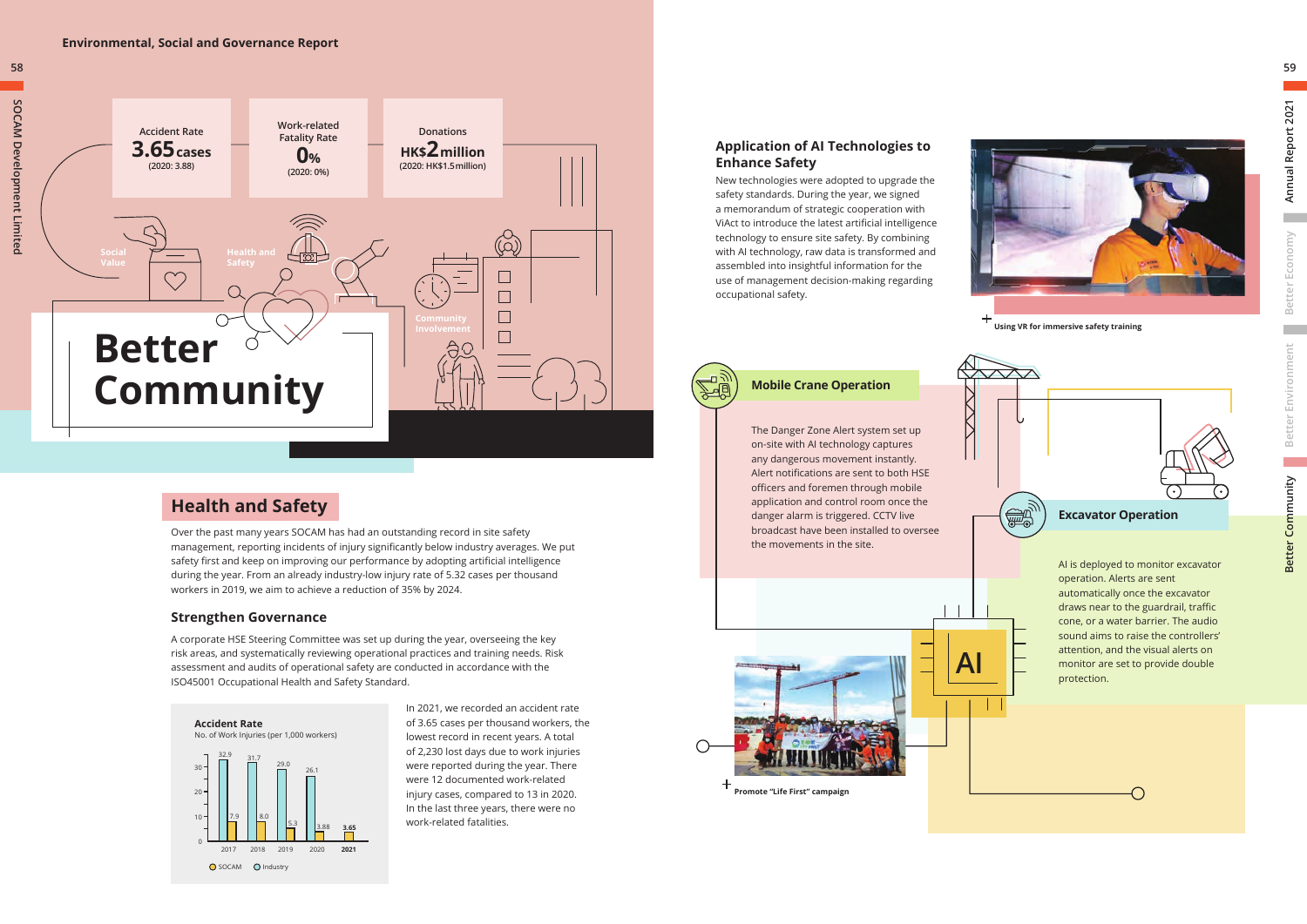**Tailor-made mask for employees**

In the face of the challenging pandemic environment, we implemented immediate measures to safeguard the health and safety of employees, and established a set of preventive protocols across our operations. We installed a wide range of virus preventive solutions both at sites and offices including anti-bacterial treatments for public areas, upgraded sanitation and disinfected purifiers, while temperature screening and facial ID checks were made mandatory at site entrances to facilitate contact tracing.

Our internal communication channels are used to disseminate precautionary reminders and response measures to provide our employees with clear communications on the latest incidents.



### **Protect Employee Safety during COVID-19**



We engage with employees to communicate onsite safety messages and instructions, reinforcing safety culture by upgrading incident alert system and implementing industry leading work practices.

The Group has also subscribed to a virtualreality (VR) training package with several modules related to construction practices for the front-line workers. Employees enrolled in the VR training can experience and understand each procedure more safely and clearly in a stimulative way.

Although the pandemic has disrupted face to face training, we arranged a total of 74,257 person times safety training in 2021, compared to 105,350 in 2020.

This year, we upgraded the devices at the construction sites. Smart Helmets are adopted to show workers' real-time status including safety and position during work. Robotic machines such as mobile glass handlers are used to transport glass in a safe manner.



**AI technology to enhance remote site safety monitoring**

**60**



**Support the vulnerable in our society during pandemic**

As a key industry player in the construction business, we are fully committed to supporting industry events, especially during difficult times. As the pandemic continued to impact people's health and the construction industry during the year, we donated HK\$500,000 to the "Construction Industry Caring Campaign" launched by the Construction Industry Council, offering financial relief to construction workers and their families who have been affected by the epidemic. We also implemented an incentive scheme for our employees, including a lucky draw and paid vaccination leave in support of the HKSAR Government's COVID-19 vaccination drive and in the interest of public health.

### **Fighting COVID-19**

### **Community Involvement**

At SOCAM, we actively encourage employee engagement with the wider community in ways that are fun, emotionally rewarding and have quantifiable benefits. We also make donations to those admirable charities dedicated to helping the less-fortunate in society.

SOCAM was awarded the "15 Years Plus Caring Company Logo" by the Hong Kong Council of Social Service in 2021, recognising the Group's continued commitment to caring for the community, employees and environment for more than 15 years. Our community engagement programmes focus on supporting young people through experiential learning, and providing home care and support services for the vulnerable especially the elderly.



**61**

**Better Economy**

Better Economy

▬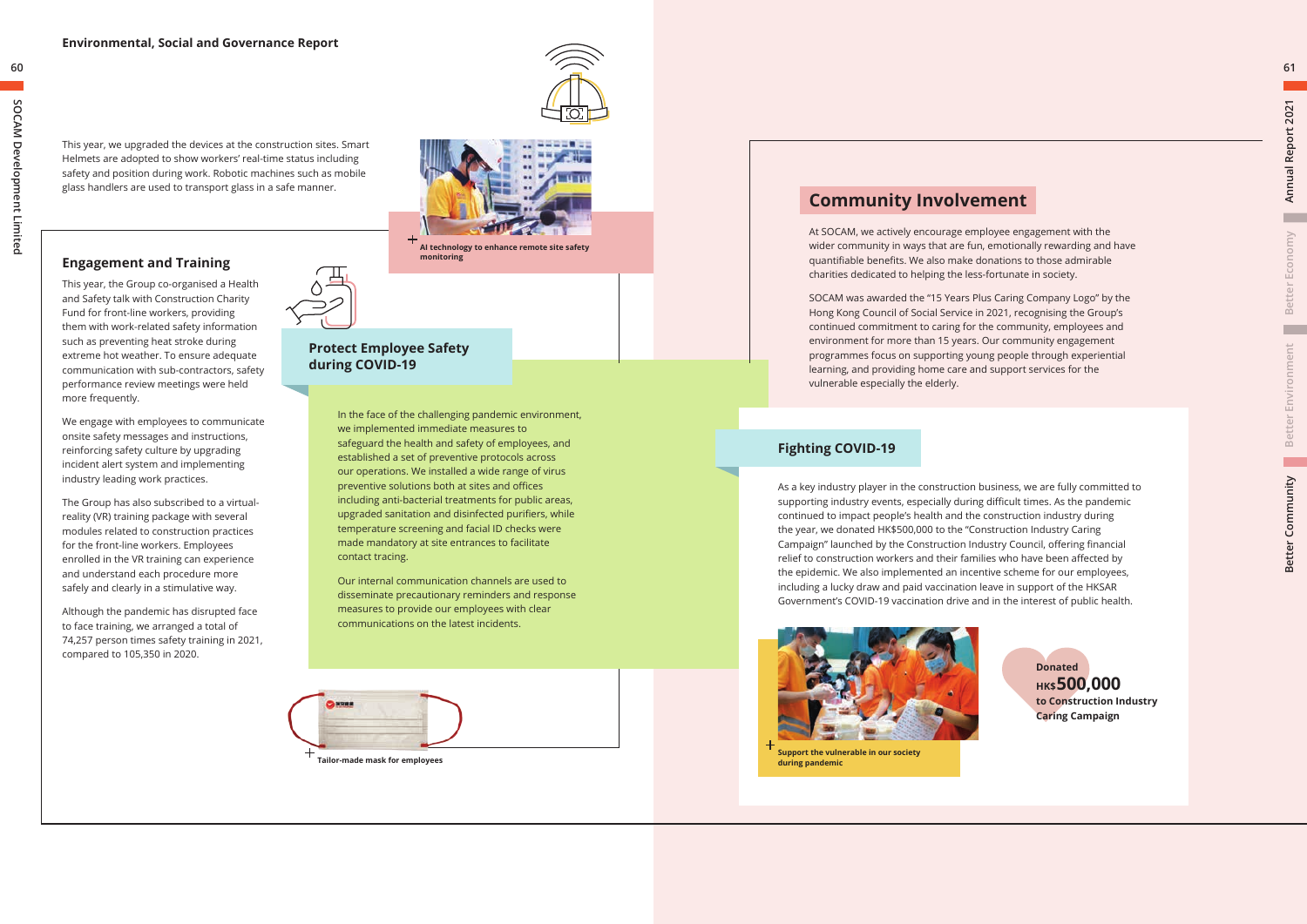**Student's project on Smart Construction**



**Empower student development** 

### **Engaging the Youths and the Community**

#### **Students' Programme to Encourage Innovation**

The development of youth is a priority for SOCAM. In 2021, we set up the Shui On Innovation Fund which supports learning, innovation and student projects. The Fund, in collaboration with the Hong Kong University of Science and Technology's Division of Integrative Systems and Design programme, has supported 14 student projects, benefiting over 60 students, to work on specific projects ranging from robotics to smart construction. Through these joint programmes, we aim to provide students design thinking, hands on experience and project-based learning to nurture next-generation innovators and technologists.



#### **Community Outreach**

During the year, SOCAM teamed up with University of Hong Kong's Department of Civil Engineering as part of their Project Mingde. This worthy initative is set up to build or refurbish properties in Hong Kong and the Mainland. We partnered with students on an interior design and maintenance project for the headquarters of

Saint Barnabas' Society and Home, a charity for the poor and homeless. In collaboration with the students, giving guidance where necessary, we undertook numerous building improvement tasks including waterproofing and solar panel installation.

In similar regard, in 2021, SOCAM also supported the Hong Kong branch of Ronald McDonald House Charities that provides shelter and care for the young around the world.

As a company, we are constantly on the look-out for ways to help deserving charities and, where we can, provide practical learning experience and mentoring for young students outside the confines of the classroom.

**62**



**Shui On Innovation Fund** Support 14 projects,

benefiting over 60 students

### **Volunteer Services**

The Group fosters employee engagement with the wider community in ways that are both emotionally rewarding and have quantifiable benefits. Our shared goal, as SOCAM regularly contributes to deserving charities, is to do our part to support the vulnerable in our society and alleviate poverty where we can.

Upholding the long tradition of the Shui On spirit, the Shui On Seagull Club, our employee run volunteering service unit, with 313 employees volunteered and worked for 792 hours in 2021 (2020: 321 and 540 respectively) despite the disruptions caused by COVID on our volunteering efforts. These included our volunteer services for St. James' Settlement, Hong Kong Young Women's Christian Association (YWCA), Hong Kong Cancer Fund, and Hong Kong Red Cross, among others.

We also continued to provide pandemic relief services such as packing and distributing face masks and lunchboxes to the vulnerable, working with YWCA.

Our Annual Charity Walk was an important event that we coorganised with the Hong Kong Society for the Blind during the year. Funds raised were used to equip the visually impaired for business work, which in turn helps maximise their potential and capabilities in the long run. However, the COVID-19 situation was serious, and we had to hold only a virtual event, because of considerations related to safety of our staff and to follow the social distancing norms. Nevertheless, the benefits of the event were still concrete and substantial .



**Project Mingde bringing learning outside the traditional boundary of the classroom**





**63**

m

п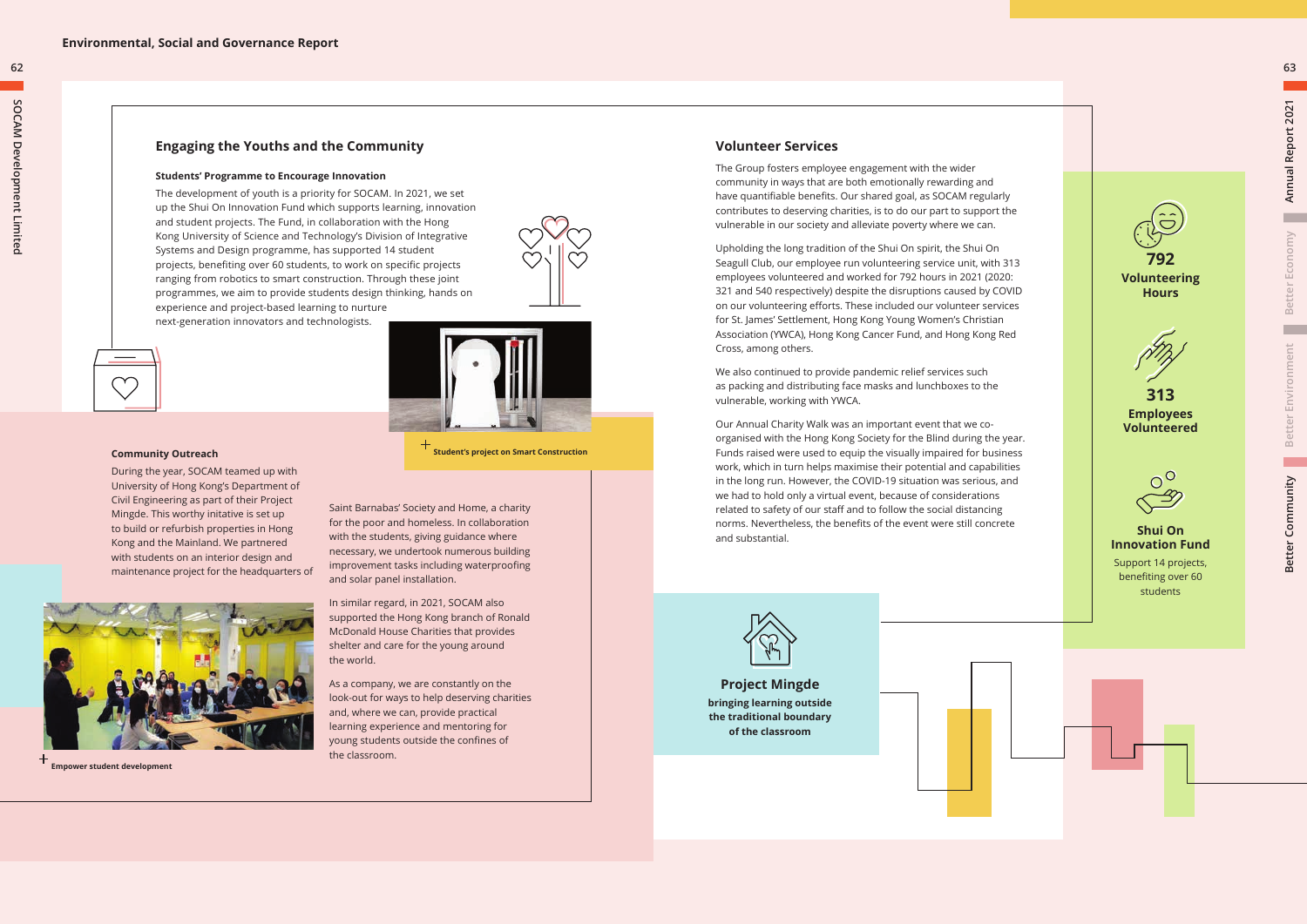### **Performance Data Summary**

|                                   |                                     | Unit   | 2021   | 2020                     |
|-----------------------------------|-------------------------------------|--------|--------|--------------------------|
| <b>Employees</b>                  | <b>Head count at Year End</b>       |        |        |                          |
|                                   | Group-wide                          | Person | 2,214  | 2,181                    |
|                                   | <b>By Gender</b>                    |        |        |                          |
|                                   | Male                                | Person | 1,453  | 1,469                    |
|                                   | Female                              | Person | 761    | 712                      |
|                                   | <b>By Business Lines</b>            |        |        |                          |
|                                   | <b>Construction Division</b>        | Person | 1,210  | 1,160                    |
|                                   | <b>Property Division</b>            | Person | 851    | 863                      |
|                                   | Others                              | Person | 153    | 158                      |
|                                   | <b>By Employee Category</b>         |        |        |                          |
|                                   | Senior Management                   | Person | 117    | 119                      |
|                                   | Middle Management                   | Person | 289    | 292                      |
|                                   | General Staff                       | Person | 1,619  | 1,600                    |
|                                   | Workers                             | Person | 189    | 170                      |
|                                   | By Age group                        |        |        |                          |
|                                   | Under 30                            | Person | 409    | 415                      |
|                                   | 31-50                               | Person | 965    | 951                      |
|                                   | 51 or above                         | Person | 840    | 815                      |
|                                   | <b>By Geographical Region</b>       |        |        |                          |
|                                   | Hong Kong and Macau                 | Person | 1,867  | 1,811                    |
|                                   | Mainland China                      | Person | 347    | 370                      |
|                                   | <b>Turnover rate (%)</b>            |        |        |                          |
|                                   | Group-wide                          | $\%$   | 13.1   | 9.3                      |
|                                   | <b>By Gender</b>                    |        |        |                          |
|                                   | Male                                | $\%$   | 9.1    | 6.4                      |
|                                   | Female                              | $\%$   | 4.0    | 2.9                      |
|                                   | By Age group                        |        |        |                          |
|                                   | Under 30                            | $\%$   | 4.2    | 2.9                      |
|                                   | 31-50                               | $\%$   | 6.0    | 4.7                      |
|                                   | 51 or above                         | $\%$   | 3.0    | 1.7                      |
|                                   | <b>By Geographical Region</b>       |        |        |                          |
|                                   | Hong Kong                           | $\%$   | 27.1   | 16.1                     |
|                                   | Macau                               | $\%$   | 5.2    | 5.6                      |
|                                   | Mainland China                      | $\%$   | 7.1    | 6.2                      |
| <b>Training &amp; Development</b> | <b>Training Hours</b>               |        |        |                          |
|                                   | Group-wide (excluding HSE training) | Hour   | 20,961 | 18,883                   |
|                                   | <b>By Gender</b>                    |        |        |                          |
|                                   | Male                                | Hour   | 14,855 | 11,107                   |
|                                   | Female                              | Hour   | 6,106  | 7,776                    |
|                                   | <b>By Employee Category</b>         |        |        |                          |
|                                   | Senior Management                   | Hour   | 2,557  | 1,809                    |
|                                   | Middle Management                   | Hour   | 4,695  | 2,366                    |
|                                   | General Staff                       | Hour   | 12,224 | 14,709                   |
|                                   | Workers                             | Hour   | 1,485  | $\overline{\phantom{a}}$ |
|                                   | <b>Average Training Hour</b>        |        |        |                          |
|                                   | Group-wide                          | Hour   | 9.5    | 8.7                      |
|                                   | <b>By Gender</b>                    |        |        |                          |
|                                   | Male                                | Hour   | 10.2   | 7.6                      |
|                                   | Female                              | Hour   | 8.0    | 10.9                     |
|                                   | <b>By Employee Category</b>         |        |        |                          |
|                                   | Senior Management                   | Hour   | 21.9   | 15.2                     |
|                                   | Middle Management                   | Hour   | 16.2   | 8.1                      |
|                                   | General Staff                       | Hour   | 7.6    | 9.2                      |
|                                   | Workers                             | Hour   | 7.9    | $\overline{\phantom{a}}$ |

• Data from previous year including electricity and water was adjusted as corresponding tenants' data from PRC shopping malls was ascertained and taken *out from the Group's electricity and water consumption. This change also brought subsequent adjustment to previous year's Scope 2 and 3 emissions.*

# $\mathbb{R}^3$ Annual Report 2021 **Annual Report 2021**

**Better Economy Better Economy**

 $\overline{\phantom{a}}$ 

×,

 $\mathcal{L}^{\text{max}}$ 

|                            |                                              | Unit                                | 2021        | 2020        |
|----------------------------|----------------------------------------------|-------------------------------------|-------------|-------------|
|                            | <b>Percentage of Employees Trained</b>       |                                     |             |             |
|                            | Group-wide                                   | $\%$                                | 74.5        | 86.7        |
|                            | <b>By Gender</b>                             |                                     |             |             |
|                            | Male                                         | $\%$                                | 74.5        | 58.2        |
|                            | Female                                       | $\%$                                | 74.5        | 28.4        |
|                            | <b>By Employee Category</b>                  |                                     |             |             |
|                            | Senior Management                            | $\%$                                | 93.2        | 5.6         |
|                            | Middle Management                            | %                                   | 90.0        | 12.8        |
|                            | General Staff                                | $\%$                                | 75.8        | 68.2        |
|                            | Workers                                      | %                                   | 26.5        |             |
| <b>Health &amp; Safety</b> | Lost days due to work injury                 | Day                                 | 2,230       | 3,225       |
|                            | Work-related injury rate                     | per 1,000 workers                   | 3.65        | 3.88        |
|                            | Work-related injury                          | Number                              | 12          | 13          |
|                            | Work-related fatalities                      | Number                              | $\mathbf 0$ | $\mathbf 0$ |
|                            | Number of participants in safety training    | Person                              | 74,257      | 105,350     |
| <b>Environment</b>         | <b>Total Resource Consumption</b>            |                                     |             |             |
|                            | Electricity                                  | kWh                                 | 12,282,215  | 15,932,688* |
|                            | Petrol                                       | Litre                               | 147,983     | 95,083      |
|                            | Diesel                                       | Litre                               | 839,537     | 562,842     |
|                            | Natural Gas                                  | m <sup>3</sup>                      | 150,079     | 111,725     |
|                            | Acetylene                                    | m <sup>3</sup>                      | 398.7       | 3,567       |
|                            | Heat                                         | kWh                                 | 6,338,977   | 7,780,512*  |
|                            | Total energy consumption                     | kWh                                 | 31,785,567  | 35,798,173  |
|                            | Energy intensity                             | kWh/million turnover                | 9,602.9     | 9,036       |
|                            | Water                                        | m <sup>3</sup>                      | 156,637     | 168,616*    |
|                            | Water intensity                              | m <sup>3</sup> /million turnover    | 47.3        | 42.6        |
|                            | Greenhouse Gas Emission (tCO <sub>,</sub> e) |                                     |             |             |
|                            | Scope I                                      | tCO <sub>se</sub>                   | 2,883.2     | 2,195.0     |
|                            | Scope II                                     | tCO,e                               | 11,221.2    | 16,973.8*   |
|                            | Scope III                                    | tCO,e                               | 46,065.3    | 43,372.9*   |
|                            | Total                                        | tCO <sub>2</sub> e                  | 60,169.7    | 62,542.0    |
|                            | <b>GHG</b> intensity                         | tCO <sub>3</sub> e/million turnover | 18          | 15.75       |
|                            | <b>Air Emissions</b>                         |                                     |             |             |
|                            | Sulphur oxides                               | kg                                  | 15.7        | 10.9        |
|                            | <b>Non-hazardous waste</b>                   |                                     |             |             |
|                            | Inert construction waste                     | tonnes                              | 133,550.6   | 153,675.2   |
|                            | Non-inert construction waste                 | tonnes                              | 8,591.6     | 16,355.1    |
|                            | Paper waste                                  | tonnes                              | 26.1        | 18.1        |
|                            | Waste intensity                              | tonnes/million turnover             | 42.9        | 42.9        |
| Community                  | Volunteer hours (Including non-staff)        | hours                               | 792         | 540         |
|                            | Donations (including funds raised by staff)  | HK\$                                | 2 million   | 1.5 million |

#### *\*Footnotes:*

*• The amount of heat consumed from previous year was revised due to an amendment of previous year's data on floor area.*